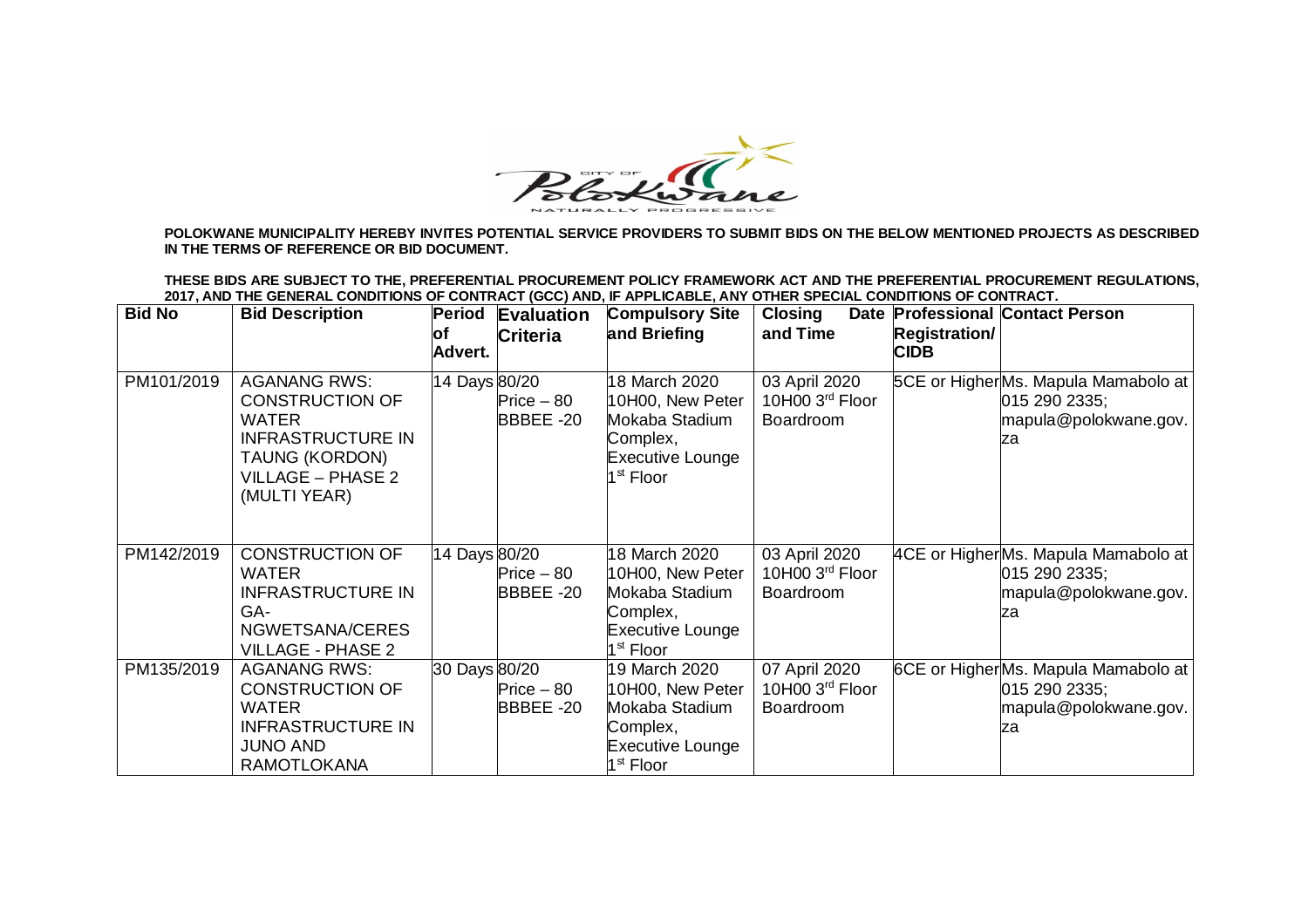|            | (FAIRLIE) VILLAGE -<br>PHASE 2 (MULTI<br>YEAR)                                                                                                        |               |                          |                                                                                                                     |                                               |                                                                                                                                |                                                                                                                                               |
|------------|-------------------------------------------------------------------------------------------------------------------------------------------------------|---------------|--------------------------|---------------------------------------------------------------------------------------------------------------------|-----------------------------------------------|--------------------------------------------------------------------------------------------------------------------------------|-----------------------------------------------------------------------------------------------------------------------------------------------|
| PM136/2019 | MASHASHANE WATER 30 Days 80/20<br><b>WORKS PHASE 1</b><br>(MULTI-YEAR)                                                                                |               | $Price - 80$<br>BBBEE-20 | 19 March 2020<br>10H00, New Peter<br>Mokaba Stadium<br>Complex,<br><b>Executive Lounge</b><br>1 <sup>st</sup> Floor | 07 April 2020<br>10H00 3rd Floor<br>Boardroom |                                                                                                                                | 6CE or HigherMs. Mapula Mamabolo at<br>015 290 2335;<br>mapula@polokwane.gov.<br>za                                                           |
| PM140/2019 | <b>AGANANG RWS:</b><br><b>CONSTRUCTION OF</b><br><b>WATER</b><br><b>INFRASTRUCTURE IN</b><br>GA-MMABASOTHO<br>(LONSDALE) AND GA-<br><b>RAMETLWANA</b> | 30 Days 80/20 | $Price - 80$<br>BBBEE-20 | 19 March 2020<br>10H00, New Peter<br>Mokaba Stadium<br>Complex,<br><b>Executive Lounge</b><br>1 <sup>st</sup> Floor | 07 April 2020<br>10H00 3rd Floor<br>Boardroom |                                                                                                                                | 6CE or HigherMs. Mapula Mamabolo at<br>015 290 2335;<br>mapula@polokwane.gov.<br>za                                                           |
| PM141/2019 | <b>AGANANG RWS:</b><br><b>CONSTRUCTION OF</b><br><b>WATER</b><br><b>INFRASTRUCTURE IN</b><br>KGOROSHI/SECHABA<br><b>VILLAGE - PHASE 1</b>             | 30 Days 80/20 | $Price - 80$<br>BBBEE-20 | 19 March 2020<br>10H00, New Peter<br>Mokaba Stadium<br>Complex,<br><b>Executive Lounge</b><br>1 <sup>st</sup> Floor | 07 April 2020<br>10H00 3rd Floor<br>Boardroom |                                                                                                                                | 6CE or HigherMs. Mapula Mamabolo at<br>015 290 2335:<br>mapula@polokwane.gov.<br>za                                                           |
| PM143/2019 | <b>APPOINTMENT OF</b><br><b>SERVICE PROVIDER</b><br>TO PROVIDE AUCTION<br><b>SERVICES FOR THE</b><br>PERIOD OF THREE<br>$(03)$ YEARS                  | 30 Days 80/20 | $Price - 80$<br>BBBEE-20 | 20 March 2020<br>10H00, New Peter<br>Mokaba Stadium<br>Complex,<br><b>Executive Lounge</b><br>1 <sup>st</sup> Floor | 08 April 2020<br>10H00 3rd Floor<br>Boardroom | Registered<br>with South<br>African<br>Institute of<br>Auctioneers<br>(SAIA) or any<br>relevant<br>recognized<br>auctioneering | Mr Alfred Mothapo at<br>015 290 2167;<br>alfredm@polokwane.go<br>v.za and Mr M Maphoto<br>015 290 1473;<br>mmakgabotukam@pol<br>okwane.gov.za |